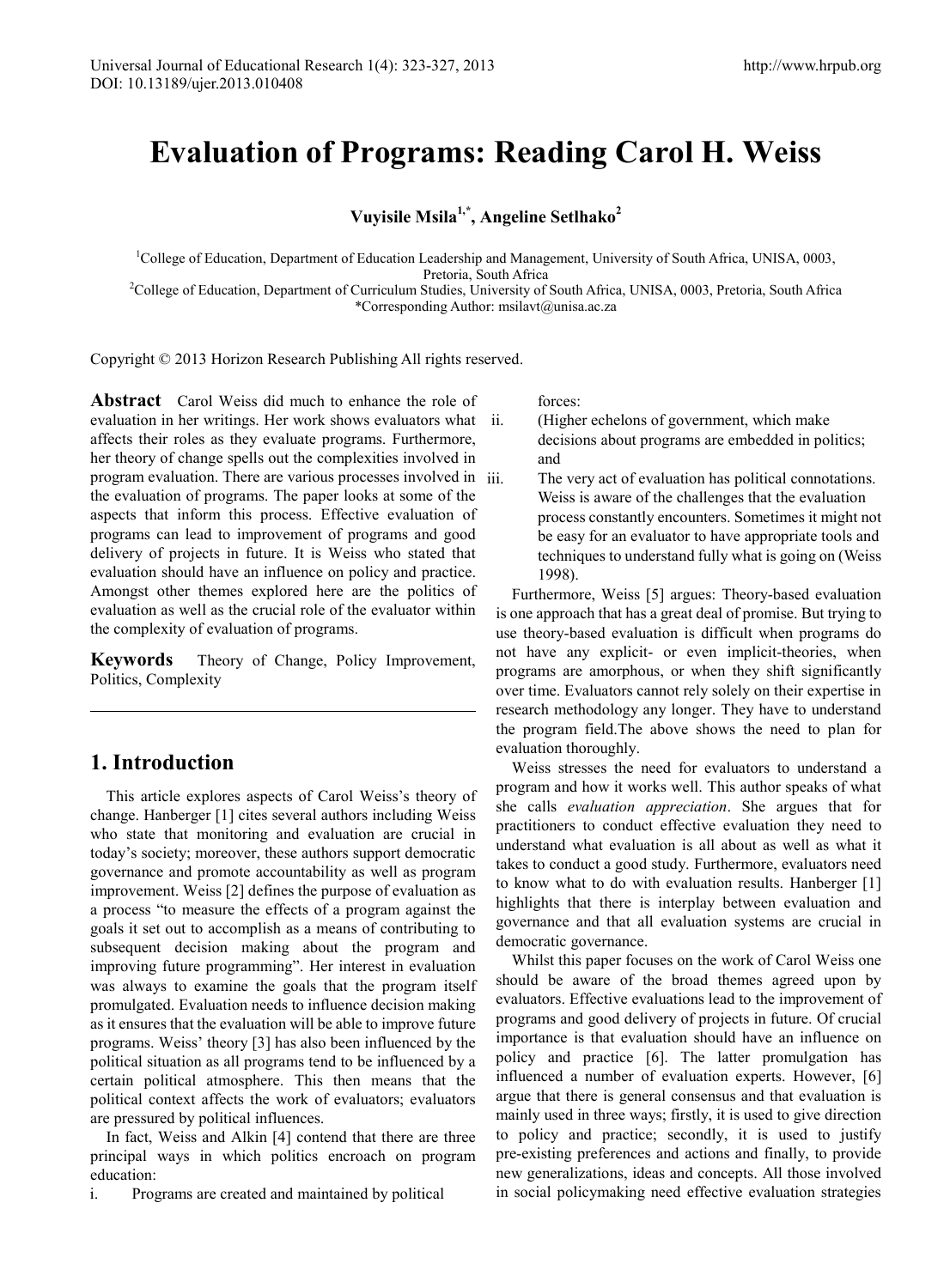based on sound theory. Programs are usually very complex and frequently need effective program theory for evaluation. However, there are considerable challenges to program theory and not all evaluators are convinced it is useful [7]. Furthermore, [7] argues that sometimes referred to as program logic or theory of change it points to a variety of ways of developing a causal modal linking program inputs to a chain of observed outcomes and then using this model to guide evaluation. Various simple logic models explicate the theory of change espoused by experts such as Rogers, Funnell and Weiss. Rogers, Huebner and Hacsi [8] consider program theory of evaluation to have two essential components, one perceptual and the other empirical. It is crucial to utilize theories well when conducting evaluations. Rogers *et al*. [8] assert:

In some evaluations, the program theory has been developed largely by the evaluator, based on a review of research literature on similar programs or relevant causal mechanisms, through discussions with key informants through a review of program documentation, or through observation of the program itself (Lipsey and Pollard, 1989). In other evaluation, the program theory has been developed primarily by those associated with the program, often through a group process.

When employing any permission to evaluate the practitioners are interested in exploring the ultimate outcomes. The outcomes will eventually impact on policy. This paper explores Weiss understand the *Theory of Change* 

### **2. The Theory of Change**

As seen in the discussions above, Weiss is linked to this concept which she has used widely in her work as an evaluator [9]. She argues that many programs are so difficult to evaluate because they are based on poorly articulated assumptions. Weiss emphasizes the need to look at the mini-steps if a long term outcome is to be attained. She also stresses policy makers to be specific about the theories of change that guide their work arguing that this clarity would help improve policies and enhance their ability to claim credit for outcomes that were predicted in their theory [9]. Leeuw [10] lists steps that elicit the theory of change underlying a planned program. These enforce the evaluator to work with a wide range of stakeholders. These are the steps:

STEP 1: The focus is on long term vision of a program and likely to relate to a time scale that lies beyond its timeframe. STEP 2: Having agreed the ultimate aim of the program stakeholders are encouraged to consider the necessary outcomes that will be necessary by the end of the program. STEP 3 &STEP 4: Stakeholders are asked to articulate the types of outputs and short-term outcomes that will help them achieve the specified targets. The theory of change was lauded by Weiss as practical and effective to communities engaged in transformation efforts. The Organizational Research Services [11] succinctly summarises this theory of change:

Every community needs a roadmap for change. Instead of bridges, avenues and freeways, this map would illustrate destinations of progress and the routes to travel on the way to achieving progress. The map would also provide commentary about assumptions, such as the final destination, the context for the map, the processes to engage in during the journey and the belief system that underlies the importance of travelling in a particular way. This type of map is called a "theory of change".

This theory is a clear road map for change, sometimes referred to as the *logic model* it guides those engaged in the change process. The theory of change ensures that those engaged on a journey to change process do not lose their direction. It is unthinkable to contemplate the success of any transformation guidelines without clear guidelines: the theory of change. One of the useful techniques of the theory of change is to employ an outcome map which is a visual diagram that spells out relationships between initiative strategies and intended results. The theory of change usually yields two products: An outcome map and a list of assumptions about change [11]. Therefore, Weiss's theory of change is an approach that shows why an initiative works or does not [12]. Moreover, the theory of change seeks to improve how programs are implemented. Weiss perceives this theory and its role in evaluation research. Mapping theories of change, the politics of evaluation, theory of change for planning evaluation, managing for outcomes and logic modelling are some of the topics which are relevant to Weiss as she explicates the theory of change.

# **3. The Complexity in the** *Theory of Change*

Stame [13] points out that the theory-based evaluations have assisted in opening the "black box" of programs. This author defines the black box as the space between the actual input and the expected output of the program. In a section below, the discussion will briefly focus on how Weiss perceives the role of politics in evaluation. Weiss points out that programs are confused and frequently program theory is affected by politics. To illustrate this complexity, Stame [13] writes:

For Weiss programs do have theories although as confused as a level of muddling through permits. The black box is full of many theories. She calls them 'theories of change' (Weiss, 1995): they take the form of assumptions, tacit understandings, etc.: often more than one for the same program. In a remarkable effort (Weiss, 1995:74), she lists seven assumptions, and many more sub-assumptions, that could underlie a program on the provision of services in comprehensive community initiatives.

Just like her contemporaries such as Chen and Patton, Weiss underscored the challenges of evaluating programs. A publication of the treasury Board of Canada Secretariat [14] points out that over the past two decades the theory-based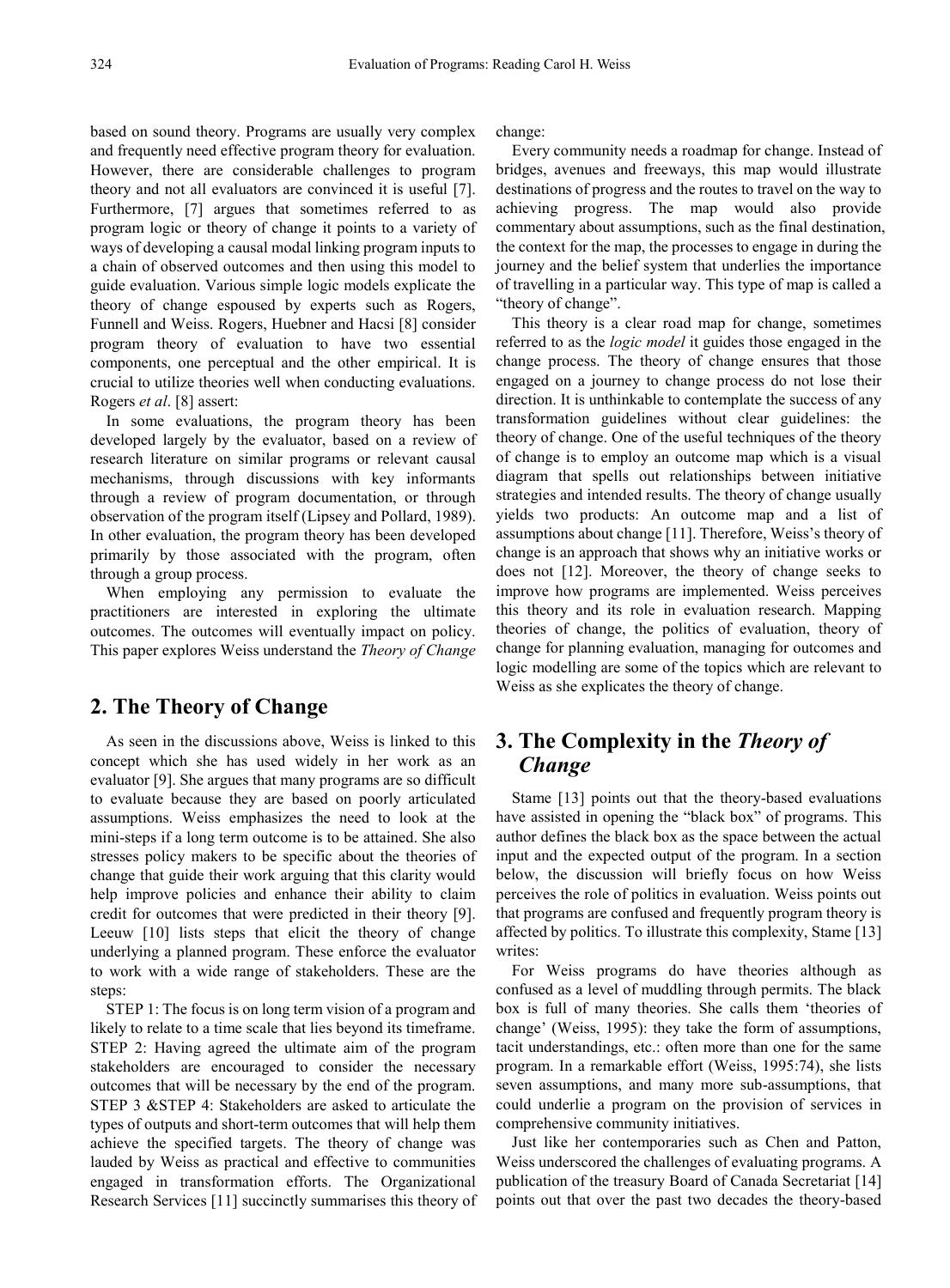approaches have moved into the mainstream of thinking and practice about how interventions are designed and evaluated. These can help evaluators address a variety of challenges, such as coming to terms with the inherent complexity of certain types of interventions.

## **4. The Politics of Evaluation**

Weiss refers to evaluation research as a rational enterprise. However, she highlights the political constraints and resistances that exist. Weiss [15] argues:

But evaluation is a rational enterprise that takes place in a political context. Political considerations intrude in three major ways, and the evaluator who fails to recognize their presence is in for a series of shocks and frustrations: First, the policies and programs with which evaluation deals are the creatures of political decisions. They were proposed, defined, debated, enacted, and funded through political processes and in implementation they remain subject to pressures – both supportive and hostile – that arise out of the play of politics.

Weiss further adds that evaluation's reports enter the political arena and assume a political stance. Even programs that are evaluated are political creatures. "The programs with which the evaluator deals are not neutral, antiseptic, laboratory-type entities. They emerged from the rough and tumble of political support, opposition and bargaining" [15]. However, before we explore her theory, it is fitting to briefly look at what other evaluation experts say about the influence of politics in research. Cohen, Manion and Harrison [16] cite MacDonald who states that evaluation is inherently political. Furthermore, this author has characterized evaluation as having threefold qualities; autocratic, bureaucratic as well as democratic. "However, the truth of the matter is far more blurred than these distinctions suggest. Two principal causes of this blurring lie in the funding and the politics of both evaluation and research" [16]. Research is always affected by what is happening in society. Weiss takes evaluation as step further as she proclaims that evaluations should help in decision making. Rowe and Taylor [17] concur as they point out:

Evaluation makes little sense unless it is understood as part of a learning process. Learning distinguishes it from audit, performance management and reporting. Indeed, for some, evaluations should be explicitly framed to ensure their use by policymakers and other stakeholders, including practitioners (Patton, 1997). Without wishing to engage in the methodological implications of such an approach, it is common to assume that evaluations of public services will, in some way, contribute to a body of knowledge and understanding…

Weiss looks at how the evaluator has to face the task of sifting the real from the unreal. Furthermore, she argues that the evaluators have to direct their research towards genuine goals [15]. As pointed out above, the politics can undermine evaluation. Furthermore, Weiss [5] asserts:

While the evaluation study is in progress, political

pressured can alter or undermine it. Let us look at one final example of how organizational politics can affect the shape of evaluation research. Programs do not always keep to their original course; over time, often a short span of time, they can shift in activities and in overall strategies even in the objectives they seek to attain.

Unfortunately, frequently programs are clouted by politics and this makes the work of evaluators very difficult. In the above extract, Weiss explains that the political pressures can change the course of a program hence one will be certain that in turn evaluation will be affected. Costan [18] argues that there are scholars who like Weiss explain the political aspect in research. Costan points out that on the one hand evaluation has a rational analytical school whose scholars state that the goals of evaluation are to seek "the truth".While on the other, the responsive school points out that there is no unique reality i.e. the scope of evaluation as the quest for truth. "In the responsive school tradition, the evaluation forms part of a continuous process driven by political and other interests that may be leading at bets to some agreement on images of realities" [18]. This necessitates the role of the evaluator to transform and be that of a negotiation process. Here the evaluator's role is to ensure that consensus is reached; this is what political constraints can do to evaluations. In the section below the focus is on some of the "hazards" Weiss highlights as responsible in making evaluation increasingly political [2].

#### **5. Relationships with Funding Bodies**

Weiss points out an important supposition when she states that evaluation money today is given out with restrictions. Usually the government's request for proposals specify what needs to be accomplished by the research, it also specifies details of objectives, indicators, timing, analysis and reporting. In short, the government agencies want to closely monitor the processes of evaluation during the course of the study. Some of these agencies would want biweekly conferences or monthly reports to ensure that all is still on track. "Government agencies may seek only to enforce standards of relevance and research quality, but they almost inevitably become suspect of political pressure, pressure to vindicate the program and justify its budget" [2].

## **6. Relationships with Program Personnel**

Few program staff like evaluators who want to measure the success or outcomes of a program they are running. Program drivers who "know" that their program is doing well, the evaluation is unnecessary and if shows few positive aspects it becomes a threat to the future of the program. These might offer reasons why data given to the evaluators may be limited. "Occasionally what program staff deems more 'relevant data' may be supplied. Even where this is not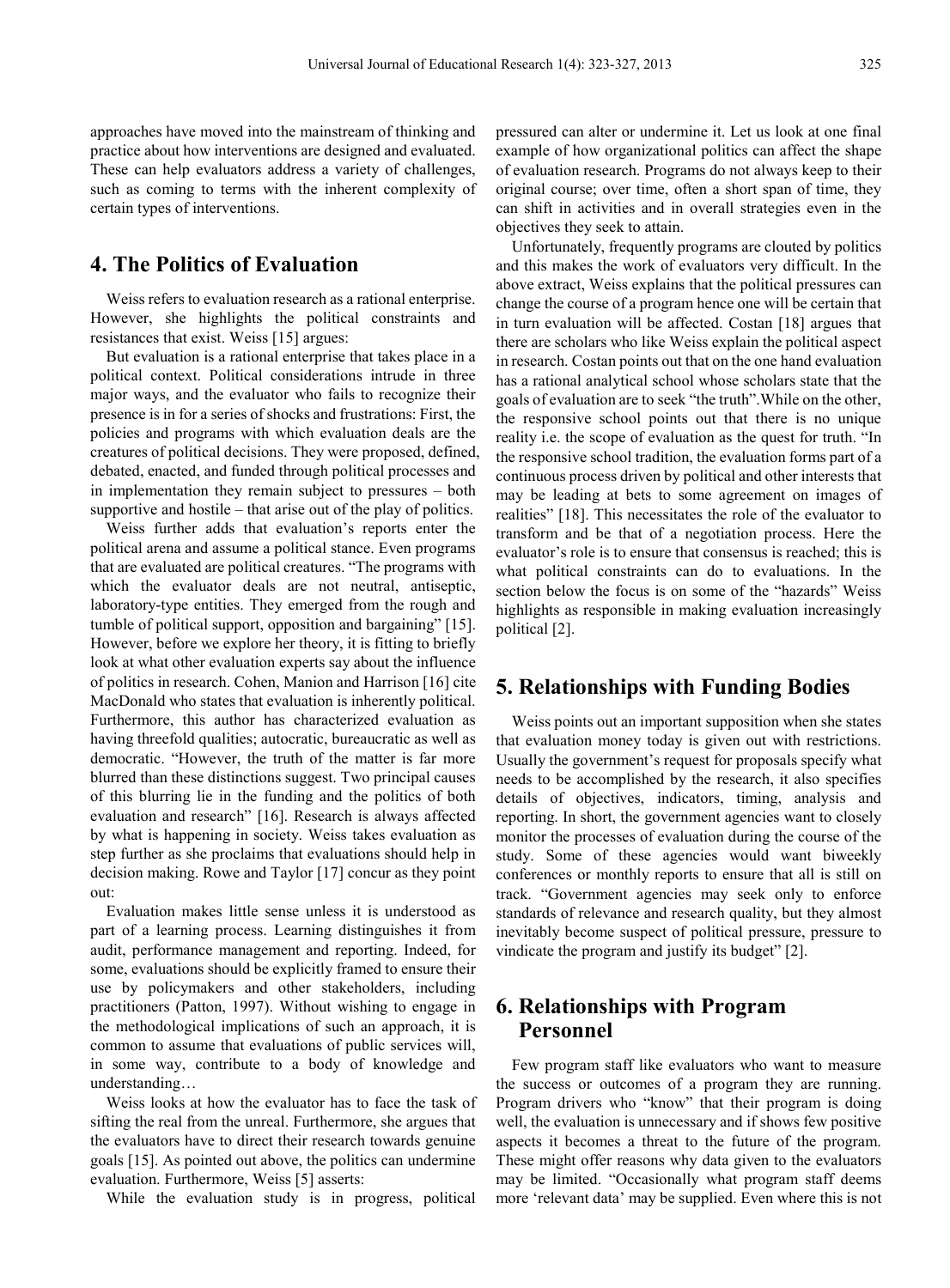so, the general atmosphere of uncordiality can dim the evaluator's spirit and his study" [2].

#### **7. Drawing Recommendations**

Due to the political context of evaluation, the act of drawing implications from study data becomes chancier than ever. As pointed out above, Weiss refers to evaluation as a "black box" studies. The evaluator takes measurements on factors relating to program goals before measurement on factors relevant to program goals. The evaluator may then conclude that the program has succeeded in achieving its goals to the observed extent. When exercising the black box studies evaluators jump to recommendations without providing the necessary data.

## **8. Null Results**

The greatest political problem in evaluation is when results turn out to be negative. There are a number of instances where the evaluator has to relay the results that an evaluated program does not show any success. Weiss argues though that null evaluation results should not lead to the discontinuation of programs but rather to their improvement. Evaluators can and should make use of null results. Weiss [15] argues:

For a time, it may be a reasonable response to call attention to possible variations that may increase success-higher levels of funding, more skilled management, better trained staff, better coordination with other services, more intensive treatment and so on. If these recommendations are ignored, if the political response is to persist with the same low cost, low-trouble program, there is not much more that the social scientist can learn by evaluating participant outcomes.

Weiss also adds that there needs to be a thorough re-examination of the primary problem. Moreover, she argues that, "it is important to improve the craft of evaluation so that we have greater confidence in its results." Weak measurement reliability, according to Weiss gives rise to the null effect.

#### **9. The Role of the Evaluator**

Luo [19] writes about the role of the evaluator and describes it as a fundamental issue for evaluation. Luo [19] differentiates between five perspectives on the envisaged roles of evaluators. Among these are Weiss's views on the role of the evaluator. Luo [19] points out: *Weiss emphasizes the evaluator's special role in promoting the use of his/her evaluation results, especially in the policy-making process. She is frustrated about the fact that "evaluation results have generally not exerted significant influence on program decisions," and she argues that evaluation should start out with the use of evaluation to the natural processes of* 

*discrimination and application. Weiss claims that evaluation "should be continuing education for program manager, planners and policy makers"…. She urges evaluators to look beyond the instrumental use of evaluation results and conduct "enlightenment" research that "provides evidence that can be used by men and women of judgment in their efforts to research solutions".* 

Luo [19] examines the strengths as well as weaknesses in Weiss's theory. He points out that Weiss differentiates between the role of the evaluator from the role of a researcher by addressing the complex political process explored above. Weiss also wants to see evaluators engaged in evaluation that can be used in policy-making in the form of "enlightenment" rather than instrumental use". Barbier [20] endorses this when he states that the evaluator is not merely a technician meeting the client's needs but is expected to use his or her own room for maneuver. And again as seen above politics threaten the evaluator's involvement and it can be very difficult for them to avoid politics. As pointed out above, Weiss [15] argues that evaluations have to take political stances. Evaluators will have to live with this reality although Weiss points it out clearly that evaluation standard has to favor the public general interest at all times. Conley-Tyler [21] highlights that most evaluators emphasize the importance of gathering knowledge about the program being evaluated so as to ensure that the evaluation reflects the program and its context. These authors differentiate between internal and external evaluators. Internal evaluators tend to understand the population served the program under study as well as the staff. Furthermore, Conley-Tyler [21] asserts:

This means that internal evaluators have an advantage over external evaluators since they work in the environment in which the program operates and may have been personally involved in some part of the program planning Weiss 1972, p.38). As part of the organization, internal evaluators have first-hand knowledge of the organization's philosophy, policies, procedures, personnel and management.

However, despite this important role of the internal evaluator, external evaluators have a huge role to play. Weiss [2] stresses that when selecting evaluators, role-players should look both at skills and experience. Weiss points out that organizations are prone to select academic researchers with credentials as they ignore the valuable internal expertise. Yet many would prefer people with no stake in the program for the sake of objectivity. Internal evaluators are usually viewed with skepticism; not being objective or reliable – this is what [2] refers to as the "lingering suspicion". A number of authors have underscored the role of evaluation methods in determining the effectiveness of evaluation. Skolets*et al*. [22] postulates:

Some evaluation theorists suggested that traditionally an evaluators' choice of an evaluation method determined his/her evaluator role (Greene, 2000; Mark, 2002; Weiss, 1998). Weiss (1998) asserted that the traditional and still dominant role of conceptualization of evaluators is methods based and representative of a neutral, detached social